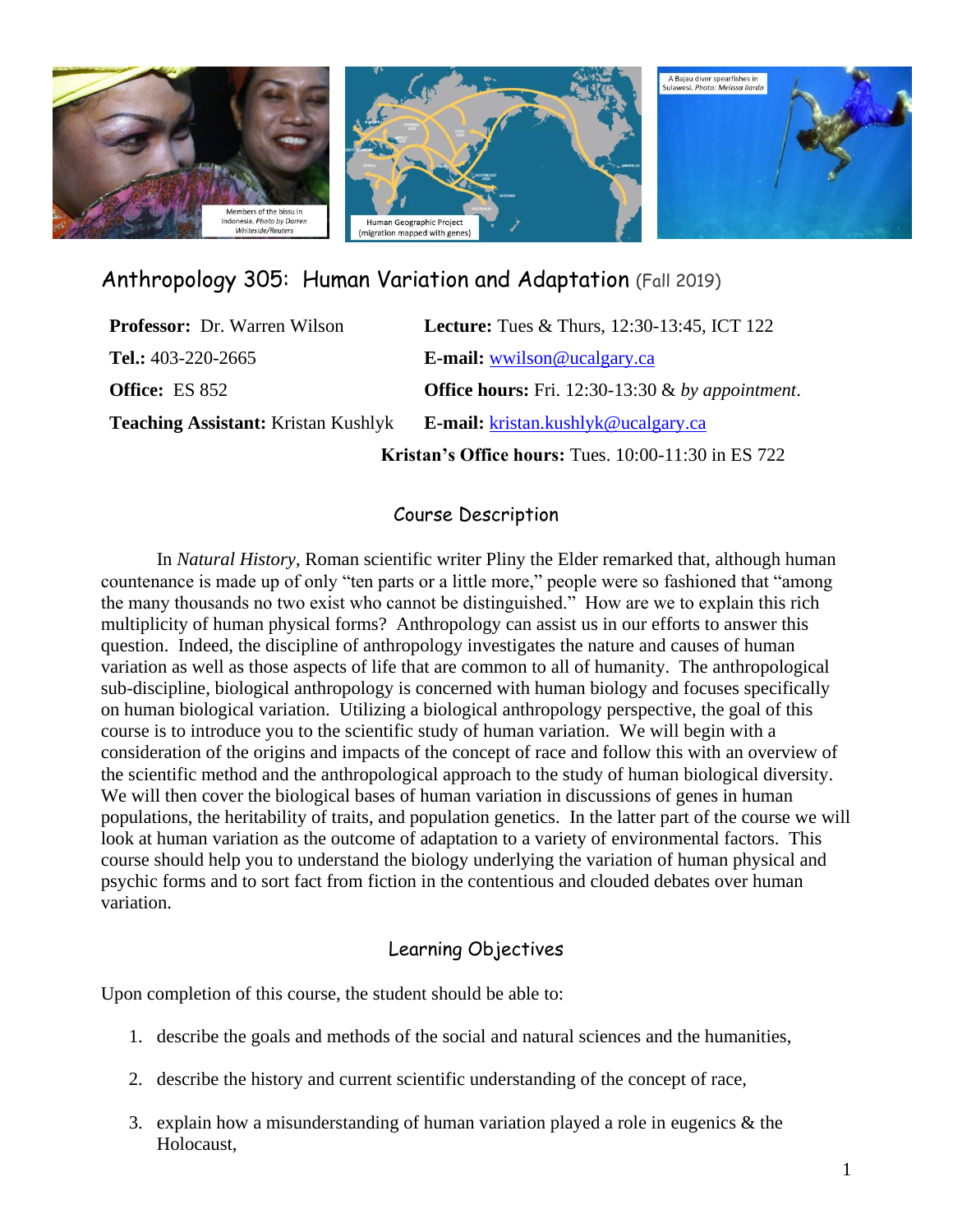- 4. describe sources of human phenotypic variation, in general,
- 5. describe the history and current scientific understanding of intelligence testing,
- 6. describe our current understanding of the variables that influence gender,
- 7. describe the three levels of human adaptation to stress,
- 8. describe our current understanding of variation in skin colour,
- 9. describe how humans adapt to cold & heat stress, undernutrition, hypoxia, and infectious disease,
- 10. describe how human population growth rates have changed in the past 12,000 years,
- 11. *link the knowledge obtained in this course to their everyday life and events in the news*.

## Teaching Philosophy

In this course I do not seek to provide you with an intellectually safe space; rather I endeavor to challenge you with new ideas with which you will have to engage to reach your own conclusions. Students in my classrooms are encouraged to speak, write, listen, challenge and learn, without fear of censorship. That said, civility and mutual respect are vital to all of us, and freedom of expression does not mean the freedom to harass or threaten others. I consequently expect you to be engaged in evidence-based, rigorous debate, discussion, and even disagreement. At times, this may challenge you and even cause discomfort. Indeed, as we will consider some of the most horrific acts of inhumanity that have arisen due to human variation, such as murder, rape, and genocide, this course should be unsettling. Our consideration of such inhumanity is not gratuitous: a failure to understand the potential for such acts puts us at risk of repeating them.

## Course Conventions

**1. Lecture:**In order to meet the goals of the course you have to come regularly to class and ON TIME. Be prepared by reading what is assigned for the day. You are responsible for lecture material and any announcements concerning changes in schedule, etc. Please note that lectures are not a summary of the material presented in the text and that, on the balance, exam questions will be drawn from material emphasized in lecture.

**2. Electronic Devices:** The use by students of computers, cell phones, or other personal electronic devices in the classroom is not permitted. *Why not?* This rule is based on research which finds that most students using a computer or cell phone in the classroom attempt to multitask and students who are multitasking during class have less understanding and recall of what's being discussed [\(Kirschner & Bruyckere 2017,](https://www.sciencedirect.com/science/article/pii/S0742051X16306692) [Kuznekoff et al. 2015,](https://www.tandfonline.com/doi/abs/10.1080/03634523.2015.1038727) [Sana et al. 2013\)](https://www.sciencedirect.com/science/article/pii/S0360131512002254) . As well, even students who are in direct view of a multitasking peer score lower on tests compared with those who were not. Even when multitasking is blocked, researchers find that students who take notes on a computer generally perform worse than students who take notes by hand: laptop users are generally creating a transcript of the lecture, while those taking notes by hand were synthesizing the information (Mueller  $&$  Oppenheimer 2014). This is often apparent in my meetings with students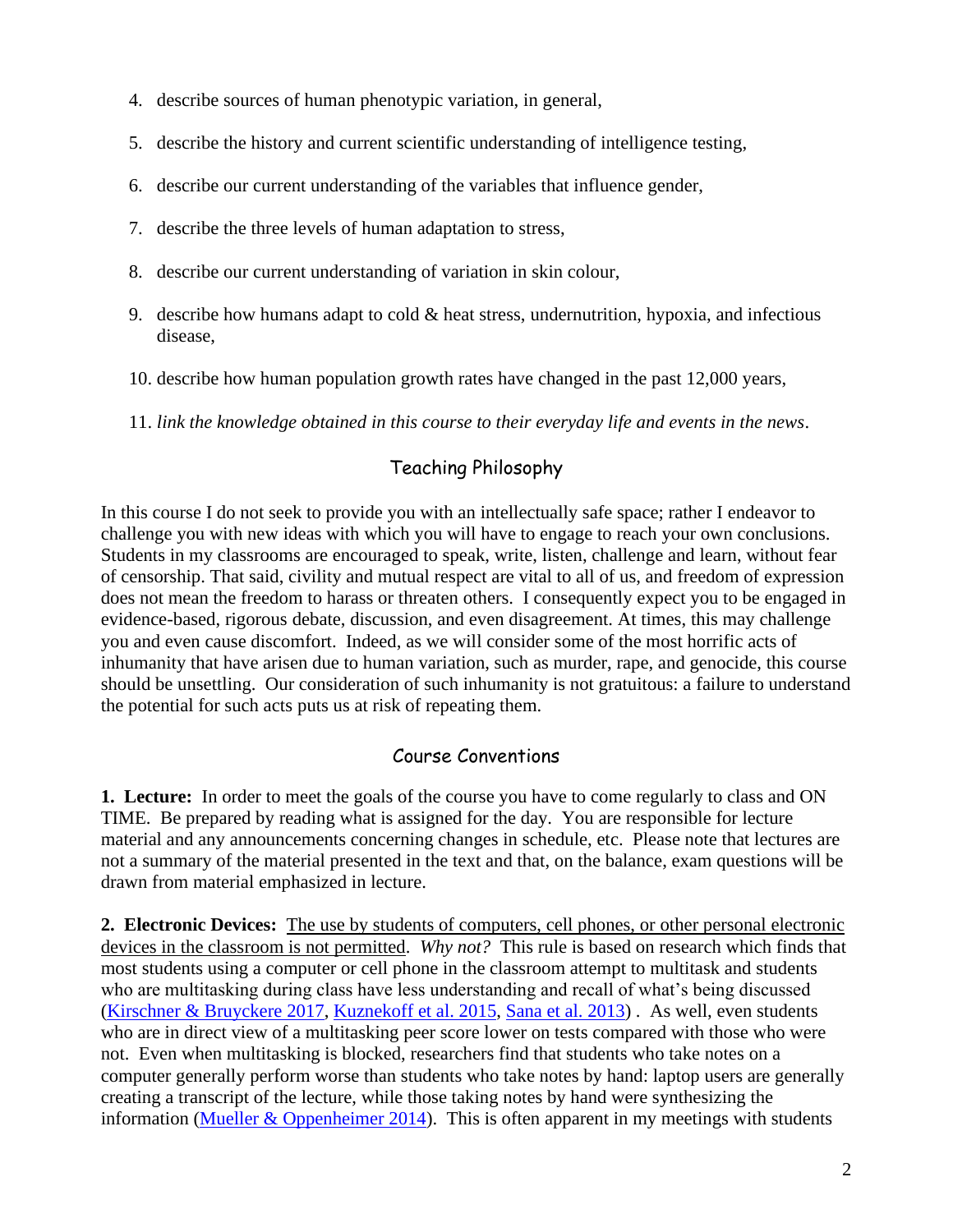who have used their computers to create an almost verbatim record of what I said in class but are unable to grasp what I sought to convey.

**3. Prerequisites:** One of Anthropology 201, Archaeology 203, or Biology 205 or 241. You must have a basic understanding of molecular genetics, the inheritance of simple (Mendelian) traits, evolutionary theory, *and* human evolution prior to taking this course. If you are concerned about this, please see me during the first week of classes.

**4. Reading: :** reading assignments will be found both in the text book, Kormondy & Brown, 1998. *Fundamentals of Human Ecology* (available as a course pack from Bound & Copied in the MacEwan Student Centre), the Taylor Family Digital Library main information desk on the first floor, and online in the "Course Documents" section of the class Desire2Learn website. In addition to the required readings, recommended readings are often provided to enhance your knowledge of the subject in question. Keep in mind that *you are not finished with the reading assignment until you thoroughly understand it*. This will sometimes require you to read an assignment more than once. An effective way of ensuring comprehension is to read the assignment then go back through it and summarize its main points in your notebook.

**5. Content Warning:** Some of the materials and topics in this class will include explicit content (violence; sexuality; profanity; blasphemous, objectionable or illegal conduct). If you feel any materials may cause you distress or severe discomfort, you are encouraged to speak with me or your teaching assistant and/or to take measures to ensure that you feel braver in the classroom. You will not be exempt from any assigned work, but we will work together to accommodate your concerns.

**6. Evaluation**: You will be evaluated based on your performance on four mid-term exams. Prior to each exam I will hand out a list of key terms and concepts that will be covered on the exams. In preparing for each exam, you should not define each key term in isolation; rather, define and understand it in relation to the other key terms within the context of the course. As well, I will frequently give five-minute quizzes in class. These quizzes are designed to assess your understanding of the assigned readings and will not affect your grade.

*Missed exam*: You must provide advance notice to me if you are unable to attend an exam. All requests for deferral of an examination due to/for health reasons must be accompanied by written documentation as outlined in the University Calendar and should be obtained while you have the physical or emotional problem rather than after recovery. Deferred exams may be allowed in the following circumstances: illness, domestic affliction, or religious conviction. Travel arrangements and misreading of the syllabus are not valid reasons for missing an exam or incomplete or late assignments. If you have missed an exam for a legitimate reason, you will be able to write a "make up" exam as close to the original exam as possible. The make-up exam will not have the same questions as the original exam. The date and location will be at the convenience of the Department of Anthropology and Archaeology. Deferred exams will be granted only if it is determined that just cause is shown by the student.

*Grade Reappraisal*: Within two weeks of the date the exam is returned, students seeking reappraisal of examinations or assignments must submit a written response to me explaining the basis for reconsideration of their mark. I will reconsider the grade assigned and will then book a time with the student to discuss his or her work and rationale. It should be noted that a reconsidered mark may be raised, lowered, or remain the same. Neither your teaching assistant nor I will talk to you about your exam the day it is returned to you.

*Deferred term work*: Please note that requests to defer term work past the end of a term go through the [Student Success Centre](http://www.ucalgary.ca/ssc/) and must be processed by the deadlines that are established in the University of Calgary Calendar. To defer term work, complete the required [form](https://www.ucalgary.ca/registrar/student-forms) and submit it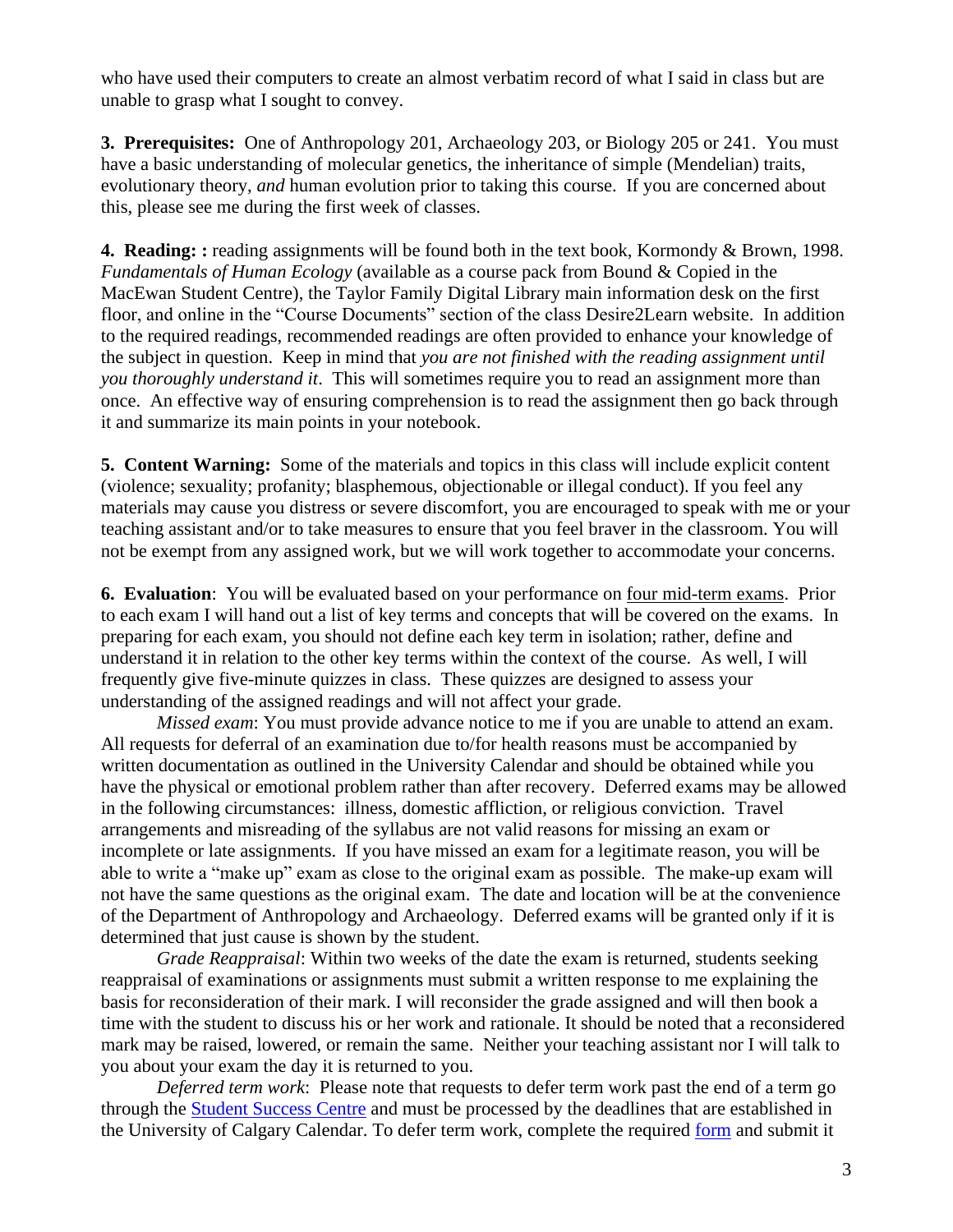to the Faculty of Arts Associate Dean (Students) through the [Student Success Centre.](https://www.ucalgary.ca/ssc/) To make an appointment with the Associate Dean, phone (403) 220-3580. Only the Associate Dean approves requests for deferrals which extend beyond the end of a term. Neither your TA nor I are involved in such decisions.

Your final grade will be calculated as follows: Mid-Term Exam #1: 25% Mid-Term Exam #2: 30% Mid-Term Exam #3: 35% Mid-Term Exam #4: 10%

A passing grade is not required on any particular component for the student to pass the course as a whole; that is, a student may fail, for example, Exam #2 or any other component and, assuming their overall average percentage earned for the course is above 49, they will pass the course.

Letter grade assignment: At the end of the course, the numerical marks will be summed, and a final letter grade will be assigned based on the following basis:

| Percentage range | Letter grade | Percentage range | Letter grade |
|------------------|--------------|------------------|--------------|
| 95 or higher     | A+           | 68-72            |              |
| 90-94            |              | 64-67            |              |
| 85-89            | A-           | 59-63            | $C-$         |
| 81-84            | $B+$         | 54-58            | I)+          |
| 77-80            |              | $50 - 53$        |              |
| $73 - 76$        | В-           | 49 or lower      |              |

Per the [University of Calgary Calendar,](https://www.ucalgary.ca/pubs/calendar/archives/2015/f-2.html) an "A" is earned for "superior performance, showing comprehensive understanding of subject matter". Superior performance is, by definition, rare; that is, superior is defined as "highest in quality". More common is the grade of "B" which is earned for "clearly above average performance with knowledge of subject matter generally complete". More common still is the grade of "C" which is earned for a "basic understanding of the subject matter". If you require clarification on letter grade assignments, please see me within the first two weeks of the semester. Keep in mind that, you have paid for the opportunity to learn, not a grade. As such, my teaching assistant and I do our utmost to ensure that you have the best possible learning opportunity in this course.

**7. Retrieving Assignments:** The Freedom of Information and Protection of Privacy (FOIP) legislation disallows the practice of having students retrieve assignments from a public place, e.g., outside an instructor's office or the Department main office. Term assignments must be returned to students individually, during class, or during the instructor's office hours; if a student is unable to pick up her/his assignment s/he may provide the instructor with a stamped, self-addressed envelope to be used for the return of the assignment. The University of Calgary is committed to protecting the privacy of individuals who work and study at the University or who otherwise interact with the University in accordance with the standards set out in FOIP. The Department of Anthropology and Archaeology keeps exams and any term work not picked up for a minimum of one year after which it is destroyed. Please refer to the following link for detailed information: <https://www.ucalgary.ca/legalservices/foip>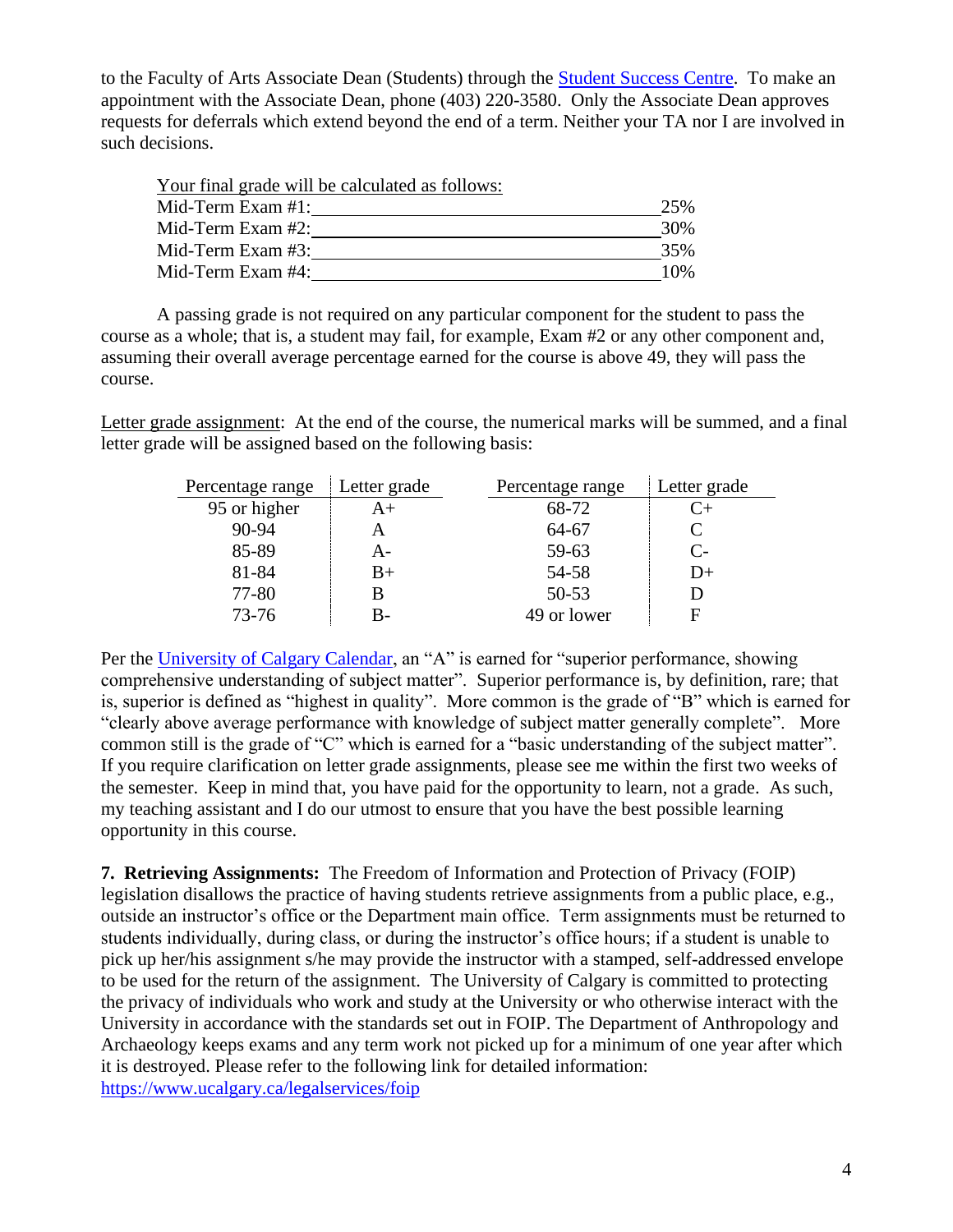**8. Office Hours:**I enjoy having visitors and am happy to schedule additional times as necessary. These hours are yours and I encourage you to take advantage of them, whether you would like to discuss in greater detail something that was touched on in class or the readings or are having difficulty with some aspect of the course.

**9. E-mail:** Students are encouraged to use the lectures and office hours to ask questions. For afterhours questions, the use of email is acceptable. When writing, please write 'ANTH 305' in the 'Subject' portion of the email and use proper, not text-message, grammar. By identifying the subject of your email and writing a clear message, you will help me to reply more efficiently to your emails. I attempt to reply to all messages within four days and will generally not be able to do so on weekends or holidays.

**10. Academic misconduct:** The University expects Students to conduct Academic Activities with integrity and intellectual honesty and to recognize the importance of pursuing and transmitting knowledge ethically. "Academic Misconduct" includes such things as Cheating, Falsification; Plagiarism (including the use of other students' work posted online), Unauthorized Assistance and failure to comply with exam regulations or an Instructor's expectations regarding conduct required of Students completing academic assessments. Academic Misconduct is a serious form of intellectual dishonesty with significant consequences. Students who participate in, or encourage the commission of, Academic Misconduct will be subject to disciplinary action which could include Probation, Suspension, or Expulsion from the University. For more information see the Student Academic Misconduct Policy [\(https://www.ucalgary.ca/policies/files/policies/student-academic](https://www.ucalgary.ca/policies/files/policies/student-academic-misconduct-policy.pdf)[misconduct-policy.pdf\)](https://www.ucalgary.ca/policies/files/policies/student-academic-misconduct-policy.pdf)

**11. Intellectual property:** Lectures, demonstrations, performances, and any other course material provided by an instructor includes copyright protected works under the Copyright Act and all forms of electronic or mechanical recording of lectures, laboratories, tutorials, presentations, performances, electronic (computer) information, the duplication of course material, and to the translation of recordings or transcriptions of any of these materials to another form by electronic or mechanical means by students is not permitted, except.

- o As a formal accommodation as assessed by the Student Accessibility Services and only for individual private study and only at the discretion of the instructor.
- o With the permission of the instructor, students without a formal accommodation may audio record lectures, provided that the student and instructor sign a release form available from departmental and faculty offices. A copy of the Release form shall be retained by the instructor and by the department in which the course is offered. Any audio recording by students is permitted only for the purposes of private study by the individual student. Students may not distribute, email or otherwise communicate these materials to any other person.
- o For any other use, whether by duplication, transcription, publication, sale or transfer of recordings, written approval must be obtained from the instructor for the specific use proposed.
- o Any use other than that described above (e.g. distributing, emailing or otherwise communicating these materials to any other person, constitutes academic misconduct and may result in suspension or expulsion.
- o Students are encouraged to make notes of classroom discussions, lectures, demonstrations etc.
- o See "**Copyright Legislation**" below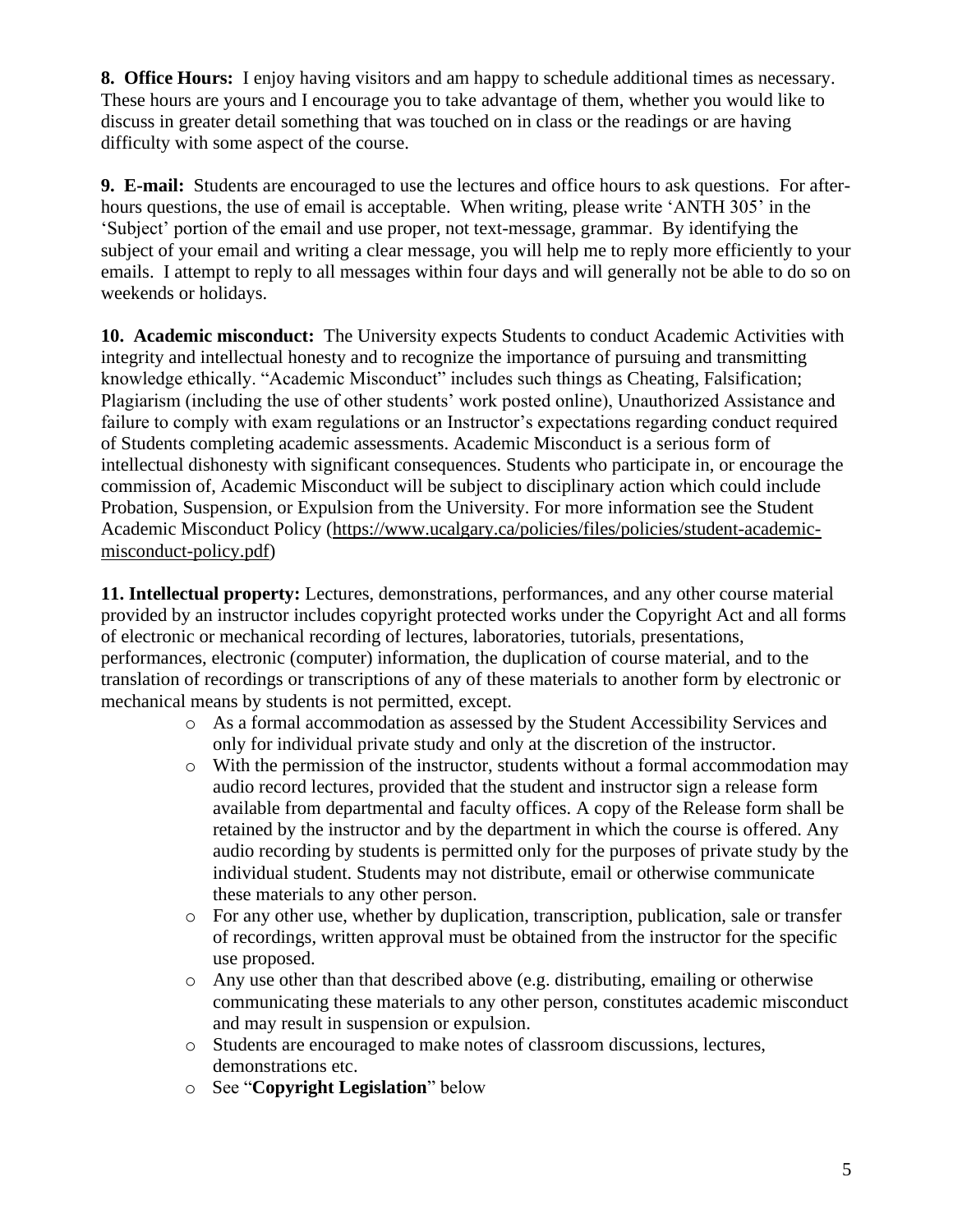**12. Copyright Legislation:** All students are required to read the University of Calgary policy on Acceptable Use of Material Protected by Copyright

[\(www.ucalgary.ca/policies/files/policies/acceptable-use-of-material-protected-by-copyright.pdf\)](http://www.ucalgary.ca/policies/files/policies/acceptable-use-of-material-protected-by-copyright.pdf) and requirements of the copyright act [\(https://laws-lois.justice.gc.ca/eng/acts/C-42/index.html\)](https://laws-lois.justice.gc.ca/eng/acts/C-42/index.html) to ensure they are aware of the consequences of unauthorized sharing of course materials (including instructor notes, electronic versions of textbooks etc.). Students who use material protected by copyright in violation of this policy may be disciplined under the Non-Academic Misconduct Policy.

**13. Academic Accommodations:** It is the student's responsibility to request academic accommodations according to the University policies

[\(https://www.ucalgary.ca/policies/files/policies/student-accommodation-policy.pdf\)](https://www.ucalgary.ca/policies/files/policies/student-accommodation-policy.pdf). Students requesting an Accommodation on the basis of Disability are required to register with Student Accommodation Services by submitting a Request for Accommodation in accordance with the Procedure for Accommodations for Students with Disabilities

[\(https://www.ucalgary.ca/policies/files/policies/procedure-for-accommodations-for-students-with](https://www.ucalgary.ca/policies/files/policies/procedure-for-accommodations-for-students-with-disabilities.pdf)[disabilities.pdf](https://www.ucalgary.ca/policies/files/policies/procedure-for-accommodations-for-students-with-disabilities.pdf) ). Student Accommodation Services will issue a Letter of Accommodation which must be presented to either designated contact person within the Department or the appropriate Instructors within 10 days of the beginning of term. Students needing an Accommodation in relation to their coursework or to fulfil requirements for a graduate degree, based on a Protected Ground other than Disability, should communicate this need, preferably in writing, to their Instructor or the Department Head/Dean or to the designated contact person in their Faculty.

14. Support: If you need support beyond that provided by your teaching assistant or me, you are encouraged to take advantage of some of these resources:

[SU Wellness Centre](http://www.ucalgary.ca/wellnesscentre/) (403-210-9355 / 403-266-4357) [Calgary Communities Against Sexual Abuse Hotline](http://www.calgarycasa.com/) (403-237-5888) [Alberta Mental Health Hotline](http://www.albertahealthservices.ca/services.asp?pid=saf&rid=1019446) (1-877-303-2642) Trained peer supporters are also available on campus through: [Women's Resource Centre](https://www.ucalgary.ca/women/) (4<sup>th</sup> Floor, MacEwan Centre, in The Loft) [Q Centre for Gender and Sexual Diversity](https://www.su.ucalgary.ca/programs-services/student-services/the-q-centre/) (2nd Floor, Mac Hall, near The Den).

As well, if you have a serious concern about my conduct, you may speak in full confidence to either the Head of the Department of Anthropology and Archaeology, Dr. Peter Dawson [\(pcdawson@ucalgary.ca\)](mailto:pcdawson@ucalgary.ca), or the Associate Dean, Undergraduate Programs and Student Affairs, Dr. Virginia Tumasz [\(tumasz@ucalgary.ca\)](mailto:tumasz@ucalgary.ca).

## **15. Freedom of Information and Protection of Privacy**

The University of Calgary is committed to protecting the privacy of individuals who work and study at the University or who otherwise interact with the University in accordance with the standards set out in the Freedom of Information and Protection of Privacy Act. The Department of Anthropology and Archaeology keeps exams and any term work not picked up for a minimum of one year after which it is destroyed. Please refer to the following link for detailed information: <http://www.ucalgary.ca/legalservices/foip>

**Treaty Acknowledgement:** The University of Calgary, located in the heart of Southern Alberta, both acknowledges and pays tribute to the traditional territories of the peoples of Treaty 7, which includes the Blackfoot Confederacy (comprised of the Siksika, the Piikuni, and the Kainai) as well as the Tsuut'ina and the Stoney Nakoda (including Chiniki, Bearspaw, and Wesley First Nations). The University of Calgary is situated on land adjacent to where the Bow River meets the Elbow River. The University recognizes the traditional Blackfoot name of this place, Moh'kíns'tsis, now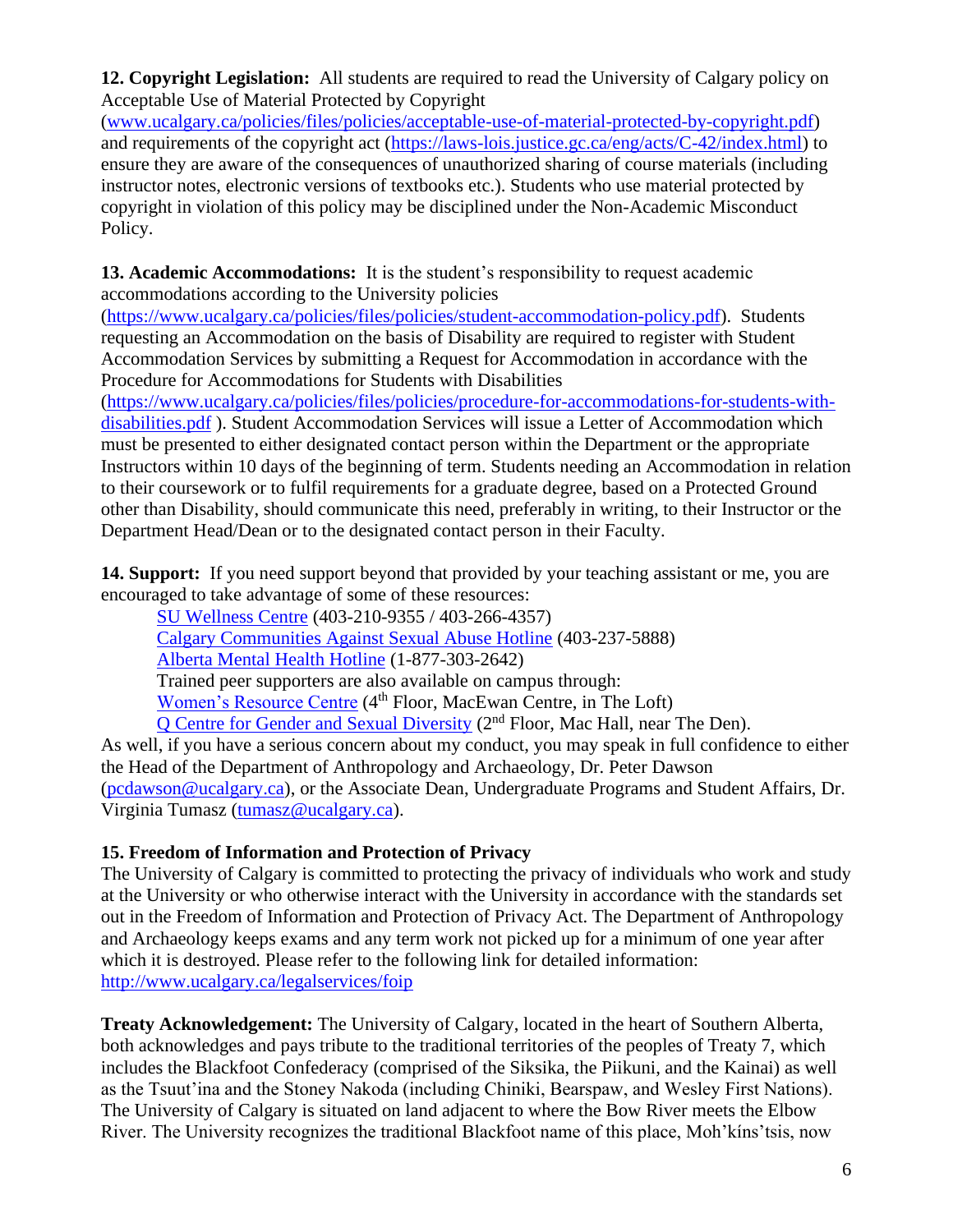known as the City of Calgary. The University recognizes that the City of Calgary is also home to Region III of the Métis Nation of Alberta. By virtue of the 1877 signing of Treaty 7, the university recognizes that we are all treaty people. The City of Calgary is home to a culturally diverse community. Together, we share this land, strive to live together, learn together, walk together, and grow together "in a good way." *ii' taa' poh' to' p*

| <b>Class</b>   | Date |              | <b>Topic</b>                             | Assigned Readings, Films, & Podcasts <sup>2</sup> |
|----------------|------|--------------|------------------------------------------|---------------------------------------------------|
|                |      |              |                                          | course syllabus, Understanding Science; Kristof;  |
| $\mathbf{1}$   | Sep. | 5            | course goals; why bother?                | <b>Implicit Association Test-Race</b>             |
|                |      |              | Ways of knowing-humanities, social       | Culotta; Canadian Race Relations; and either      |
|                |      |              | sciences, natural sciences, humanities,  | Akpan or Wiesel. Optional: Lipstadt; Gladstone;   |
| $\overline{2}$ | Sep. | 10           | science, anthropology; Morton            | Critchley; Statistics Canada; Weintraub.          |
|                |      |              |                                          | Marks; Appiah. Optional: Bauer & Blumenthal;      |
| 3              | Sep. | 12           | The race concept: origins                | Milgram; SSRC; Amodio                             |
|                |      |              |                                          | Race the Power of Illusion; U. Utah. Optional:    |
| 4              | Sep. | 17           | The race concept: origins                | Barbujani et al; Disotell; Whitman.               |
|                |      |              | The race concept: Why do scientist       | Demby; Scheiber & Abrams. Optional:               |
| 5              | Sep. | 19           | reject it?; Implications of race concept | Rutherford, Rosenberg                             |
|                |      |              | Genetic variation: human genetic         |                                                   |
| 6              | Sep. | 24           | diversity & sources of genetic variation | Groopman; Lewis (Multifactorial Traits)           |
| 7              | Sep. | 26           | Mid-Term Exam #1                         |                                                   |
|                |      |              |                                          | Lewis (Beyond Mendel's Laws). Radiolab, Ghost     |
|                |      |              |                                          | in Your Genes. Optional: Mendelian                |
|                |      |              |                                          | Inheritance; Informed consent; Epigenetics        |
|                |      |              | Patterns of Inheritance: simple &        | 101; Epigenetics & 9/11, NPR - New Genetic Test   |
| 8              | Oct. | $\mathbf{1}$ | complex traits                           | & Ethics Genetic Tests.                           |
|                |      |              | Complex traits: IQ, intelligence &       |                                                   |
| 9              | Oct. | 3            | heritability                             | Jones (Calliban's Revenge), Singer (2018)         |
|                |      |              | Complex traits: IQ, intelligence &       | Lewontin (Mental Traits). Optional: Hidden        |
| 10             | Oct. | 8            | heritability                             | Brain                                             |
|                |      |              |                                          | Implicit Association Test-Gender; Fausto-         |
|                |      |              |                                          | Sterling (1993); How is sex determined?; Henig.   |
|                |      |              |                                          | Optional: Graves; Fausto-Sterling (2000), NPR -   |
| 11             | Oct. | 10           | Complex traits: sex & gender             | "What if your child"; Padawar; Minto.             |
| 12             | Oct. | 15           | Complex traits: sex & gender             | Sapolsky; Belluck                                 |
|                |      |              | Human population biology: origins,       |                                                   |
| 13             | Oct. | 17           | theory, levels of adaptation             | $K$ & $B^3$ Ch. 6                                 |
| 14             | Oct. | 22           | Mid-Term Exam #2                         |                                                   |
|                |      |              | Climatic stress & human variation:       |                                                   |
| 15             | Oct. | 24           | solar stress, thermal stress             | Loomis; Jablonski                                 |
|                |      |              | Climatic stress & human variation:       |                                                   |
| 16             | Oct. | 29           | thermal stress (cont.)                   | K & B Pp. 131-149                                 |
|                |      |              | Climatic stress & human variation:       |                                                   |
| 17             | Oct. | 31           | thermal stress (cont.)                   | K & B Pp. 149-161                                 |
|                |      |              | Adaptation to malnutrition: dietary      | K & B Pp. 186-202; Stunting; Wasting; UNICEF-     |
| 18             | Oct. | 24           | requirements                             | WHO Child malnutrition.                           |
|                |      |              | Adaptation to malnutrition: variation    | K & B Pp. 202-204; Brown & Konner; Got            |
| 19             | Oct. | 31           | in susceptibility to starvation          | lactase?                                          |
|                |      |              |                                          | K & B Pp. 162-173 & Hypoxia Handout (Beall's      |
|                |      |              |                                          | work), Zimmer (2018). Optional: Baranova et       |
| 20             | Nov. | 5            | Adaptation to Hypoxia                    | al.                                               |

#### **Schedule<sup>1</sup>**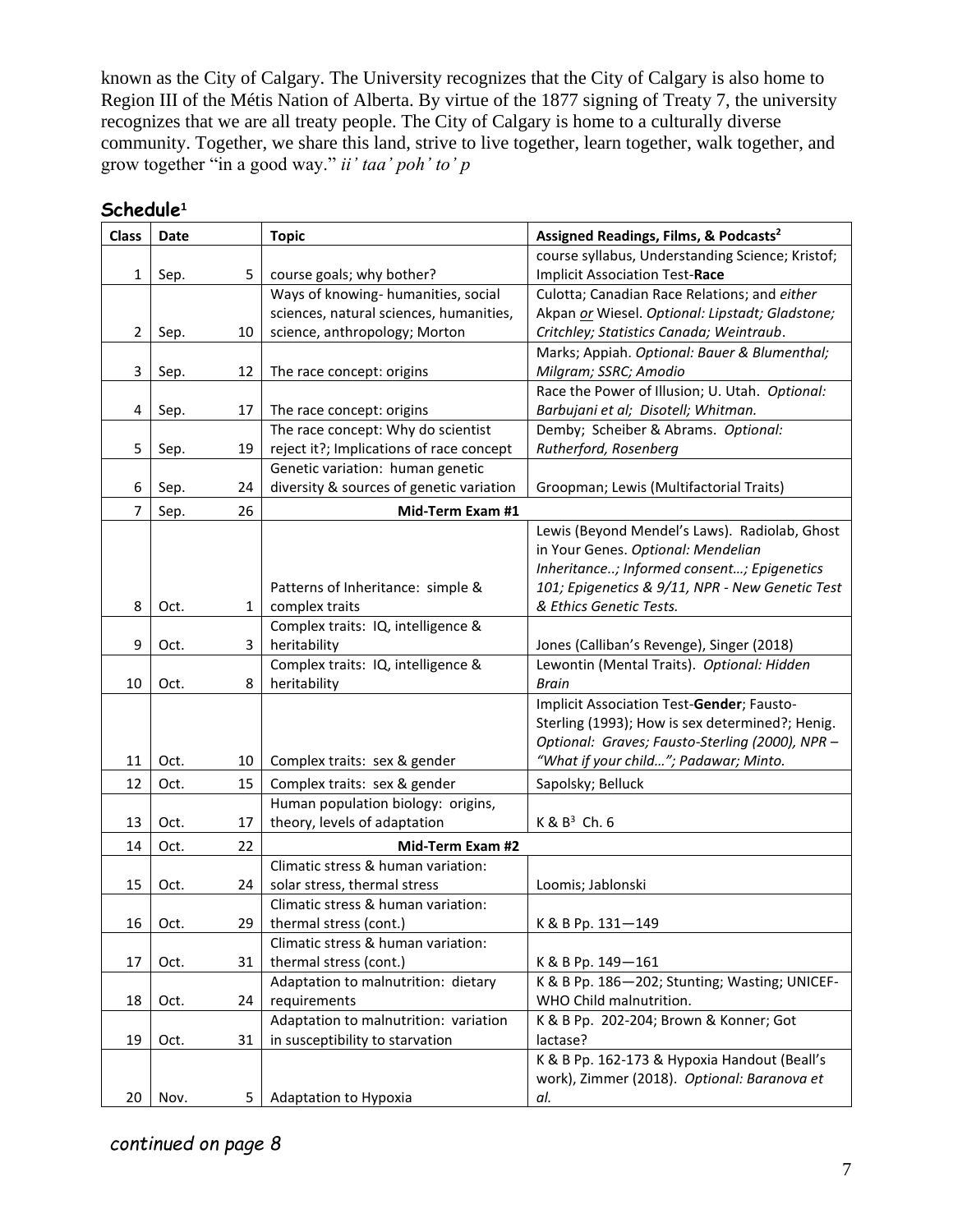| <b>Class</b> | Date |           | <b>Topic</b>                         | Assigned Readings, Films, & Podcasts <sup>2</sup> |
|--------------|------|-----------|--------------------------------------|---------------------------------------------------|
| 21           | Nov. |           | Adaptation to Infectious Disease     | K & B pp. 204-224                                 |
| n/a          | Nov. | $12 - 14$ | Reading Week- no classes             |                                                   |
| 22           | Nov. | 19        | Adaptation to Infectious Disease     | Orent, Jacobs & Richtel                           |
| 23           | Nov. | 21        | Mid-Term Exam #3                     |                                                   |
| 24           | Nov. | 26        | Adaptation to Infectious Disease     | Stress: Portrait of a Killer                      |
|              |      |           | Population Ecology: terms & concepts |                                                   |
| 25           | Nov. | 28        | in demography                        | K & B Ch. 4, Gapminder (2013),                    |
| 26           | Dec. | 3         | Course wrap up                       | This American Life ("Words")                      |
| 27           | Dec. | 5         | Mid-Term Exam #4                     |                                                   |

## **Schedule<sup>1</sup>** (continued from page 7)

**<sup>1</sup>** The schedule of topics may change, but the exam dates will not change.

<sup>2</sup> For a detailed bibliography of the readings, please see the pages below. The reading assignments are subject to change if, during the present semester, I find publications which better cover the topic considered. If this occurs, I will inform you at least one week prior to the relevant class.

**<sup>3</sup>** K & B = Kormondy & Brown's *Fundamentals of Human Ecology* (This is available as a course pack at Bound & Copied in Mac hall)

#### **Readings**

Some readings are available as pdfs on the Desire2Learn (D2L) website, some only in the McKimmie Library Reserve Reading, and others online. Note, this bibliography does NOT include readings from the Kormondy and Brown text.

Akpan, Uwem (2008) *Say You're One of Them*. Hachette Book Group. New York. (While the entire book is appropriate for this course, the reading assignment only covers the book's last chapter: "My Parent's Bedroom"). (pdf posted on D2L)

Amodio (2014) The neuroscience of prejudice and stereotyping. Nature Reviews Neuroscience 15:670–682 doi:10.1038/nrn3800 (*optional reading*)

Appiah, Kwame Anthony (2016) Colour. Mistaken Identities: Creed, Country, Color, Culture. The Reith Lectures. BBC. <http://www.bbc.co.uk/programmes/b080t63w> (43 minutes) Listen to both Dr. Appiah's talk and the question and answer session. If you'd prefer to read the lecture, a transcript of his talk can be found on D2L.

Baranova et al. (2017) Genetic determination of the vascular reactions in humans in response to the diving reflex. Am J Physiol Heart Circ Physiol 312: H622–H631. doi:10.1152/ajpheart.00080.2016. (*optional reading*)

Barbujani et al. (1997) An apportionment of human DNA diversity. Proceedings of the National Academy of Sciences 94:4516-4519. <http://www.ncbi.nlm.nih.gov/pmc/articles/PMC20754/> (*optional reading*)

Bauer (2006) On the Holocaust and Other Genocides. United States Holocaust Memorial Museum. <http://www.ushmm.org/m/pdfs/20070215-bauer.pdf> (*optional reading*)

Belluck, P (2019) Many Genes Influence Same-Sex Sexuality, Not a Single 'Gay Gene'. The New York Times. 29 August.<https://nyti.ms/2ZmHedC>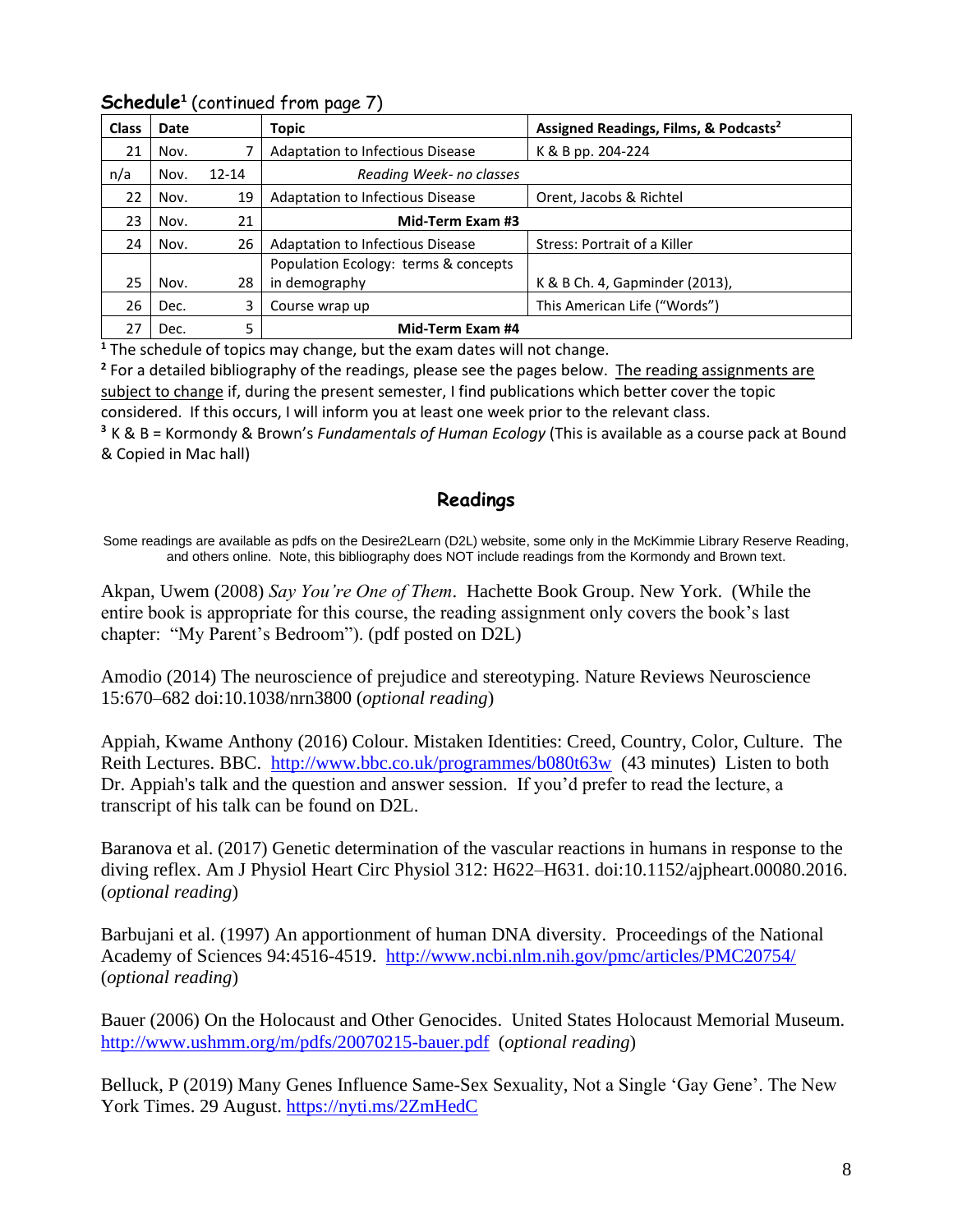Blumenthal (2009) How Might Another Holocaust be Prevented. United States Holocaust Memorial Museum.<http://www.js.emory.edu/BLUMENTHAL/Hol%20Prevention.htm> (*optional reading*)

Brown, PJ and M Konner. 1987. An anthropological perspective on obesity. *Annals of the New York Academy of Sciences.* Vol. 499. Pp. 29-46. <http://onlinelibrary.wiley.com.ezproxy.lib.ucalgary.ca/doi/10.1111/j.1749-6632.1987.tb36195.x/pdf>

Canadian Race Relations Foundation. 2019. Hate Crimes in Canada. [https://www.crrf](https://www.crrf-fcrr.ca/en/news-a-events/articles/item/26823-hate-crime-in-canada)[fcrr.ca/en/news-a-events/articles/item/26823-hate-crime-in-canada](https://www.crrf-fcrr.ca/en/news-a-events/articles/item/26823-hate-crime-in-canada)

Critchley, S (2014) The Dangers of Certainty: A Lesson From Auschwitz. The New York Times [\(http://opinionator.blogs.nytimes.com/2014/02/02/the-dangers-of](http://opinionator.blogs.nytimes.com/2014/02/02/the-dangers-of-certainty/?_php=true&_type=blogs&src=me&ref=general&_r=0)[certainty/?\\_php=true&\\_type=blogs&src=me&ref=general&\\_r=0](http://opinionator.blogs.nytimes.com/2014/02/02/the-dangers-of-certainty/?_php=true&_type=blogs&src=me&ref=general&_r=0) ) Note, the video described can be seen here<https://www.youtube.com/watch?v=wXwj4jMnWZg>. I have also placed the transcript for this video in the "Readings" section of D2L). (*optional reading*)

Culotta, E. 2012. Roots of Racism. Science. 336:825-827. (The easiest way to locate this article is to paste the article title into the library search box at [http://library.ucalgary.ca/.](http://library.ucalgary.ca/) Alternatively, the direct link is [http://science.sciencemag.org.ezproxy.lib.ucalgary.ca/content/336/6083/825.](http://science.sciencemag.org.ezproxy.lib.ucalgary.ca/content/336/6083/825)))

Demby, Gene (2014) The Ugly, Fascinating History Of The Word 'Racism'. *Code Switch*, National Public Radio. http://www.npr.org/sections/codeswitch/2014/01/05/260006815/the-uglyfascinating-history-of-the-word-racism. Accessed: 15 July 2016.

Disotell (2000) Human genomic variation. Genome Biology 1(5):comment2004.1–2004.2. <http://genomebiology.biomedcentral.com/articles/10.1186/gb-2000-1-5-comment2004> (*optional reading*)

Epigenetics 101: a beginner's guide (2014). [https://www.theguardian.com/science/occams-corner/2014/apr/25/epigenetics-beginners-guide-to](https://www.theguardian.com/science/occams-corner/2014/apr/25/epigenetics-beginners-guide-to-everything)[everything](https://www.theguardian.com/science/occams-corner/2014/apr/25/epigenetics-beginners-guide-to-everything) (*optional reading*)

Epigenetics & 9/11- Rachel Yehudah (2014) How Trauma and Resilience Cross Generations. http://www.onbeing.org/program/rachel-yehuda-how-trauma-and-resilience-cross-generations/7786 (*optional podcast*)

Fan et al. (2016) Going global by adapting local: a review of recent human adaptation. Science 354:54-59 (*optional reading*)

Fausto-Sterling. 1993. The five sexes. *The Sciences*. March/April 1993. [http://www.fd.unl.pt/docentes\\_docs/ma/TPB\\_MA\\_5937.pdf](http://www.fd.unl.pt/docentes_docs/ma/TPB_MA_5937.pdf) or [http://ezproxy.lib.ucalgary.ca:2048/login?url=http://search.ebscohost.com/login.aspx?direct=true&d](http://ezproxy.lib.ucalgary.ca:2048/login?url=http://search.ebscohost.com/login.aspx?direct=true&db=a9h&AN=9305215658&site=ehost-live) [b=a9h&AN=9305215658&site=ehost-live](http://ezproxy.lib.ucalgary.ca:2048/login?url=http://search.ebscohost.com/login.aspx?direct=true&db=a9h&AN=9305215658&site=ehost-live) (select PDF Full Text on the left side of the page)

Fausto-Sterling. 2000. The five sexes, revisited. *The Sciences.* July/August 2000. <http://www.aissg.org/PDFs/Five-Sexes-Revisited-2000.pdf>(*optional reading*)

Gapminder (2013) Don't Panic. BBC. (59-minute video). [https://www.gapminder.org/videos/dont](https://www.gapminder.org/videos/dont-panic-the-facts-about-population/)[panic-the-facts-about-population/](https://www.gapminder.org/videos/dont-panic-the-facts-about-population/)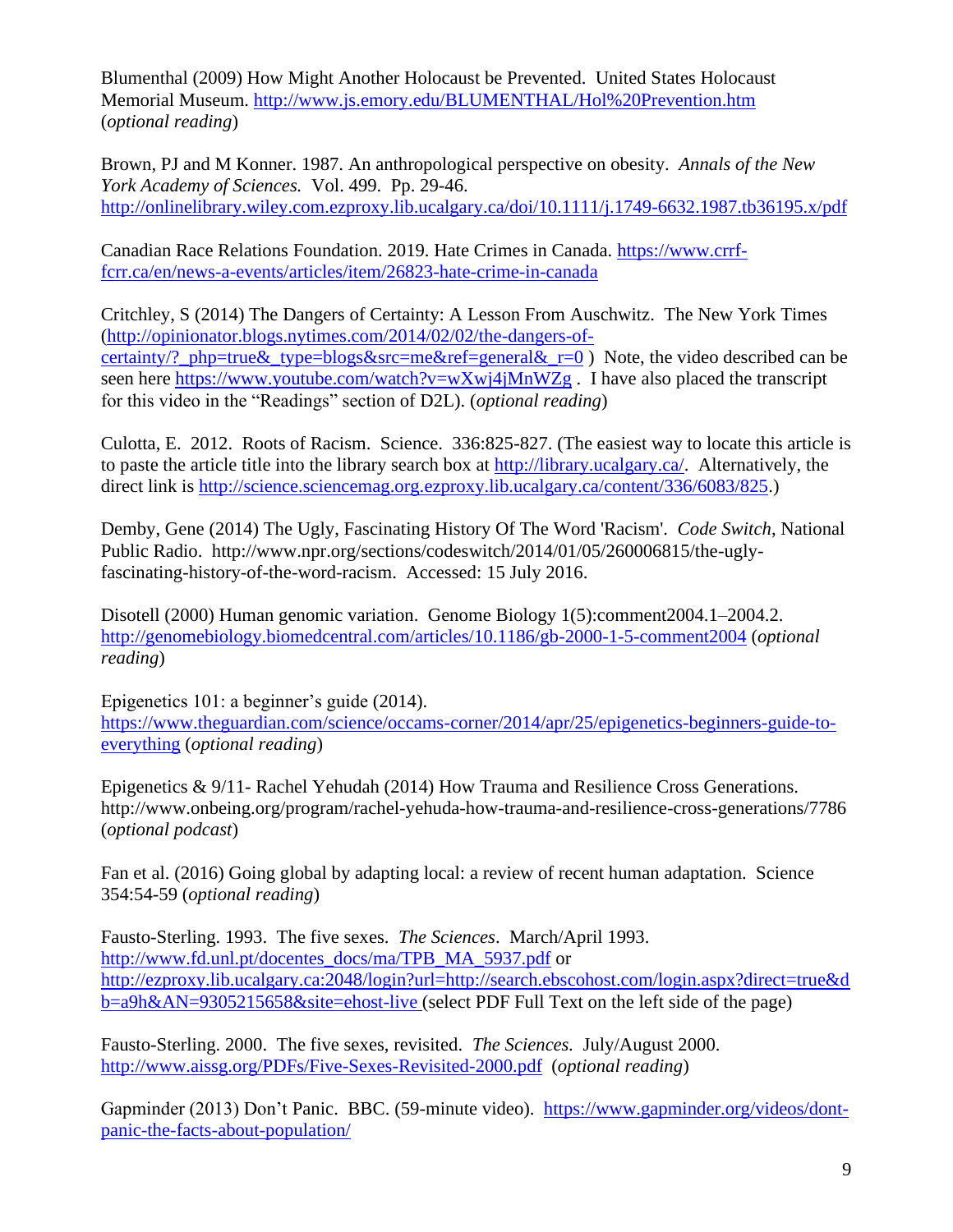Ghost in Your Genes (2007) NOVA. (50-minute video) <https://vimeo.com/248146854>

Gladstone, R (2014) 26 Percent of World's Adults Are Anti-Semitic, Survey Finds. *The New York Times* [http://www.nytimes.com/2014/05/14/world/26-percent-of-worlds-adults-are-anti-semitic](http://www.nytimes.com/2014/05/14/world/26-percent-of-worlds-adults-are-anti-semitic-survey-finds.html)[survey-finds.html](http://www.nytimes.com/2014/05/14/world/26-percent-of-worlds-adults-are-anti-semitic-survey-finds.html) (*optional reading*)

Got lactase? (2007) Understanding Evolution. University of California Museum of Paleontology. [http://evolution.berkeley.edu/evolibrary/news/070401\\_lactose](http://evolution.berkeley.edu/evolibrary/news/070401_lactose)

Graves, J (2014) Sex, genes, the Y chromosome and the future of men. *The Conversation.* <http://theconversation.com/sex-genes-the-y-chromosome-and-the-future-of-men-32893> (*optional reading*)

Groopman, Jerome 1998. Decoding Destiny. *New Yorker.* February 9, 1998. Pp. 42-47. <http://jeromegroopman.com/ny-articles/DecodingDestiny-BRCA-020998.pdf>

Henig, Robin M. 2017. How Science Is Helping Us Understand Gender. National Geographic Magazine. [https://www.nationalgeographic.com/magazine/2017/01/how-science-helps-us](https://www.nationalgeographic.com/magazine/2017/01/how-science-helps-us-understand-gender-identity/)[understand-gender-identity/](https://www.nationalgeographic.com/magazine/2017/01/how-science-helps-us-understand-gender-identity/)

Hidden Brain (2018) Emma, Carrie, Vivian: How A Family Became A Test Case For Forced Sterilizations. [https://www.npr.org/2018/04/23/604926914/emma-carrie-vivian-how-a-family](https://www.npr.org/2018/04/23/604926914/emma-carrie-vivian-how-a-family-became-a-test-case-for-forced-sterilizations)[became-a-test-case-for-forced-sterilizations](https://www.npr.org/2018/04/23/604926914/emma-carrie-vivian-how-a-family-became-a-test-case-for-forced-sterilizations) (*optional,* 41-minute podcast)

How is sex determined? (2001) NOVA. [http://www.pbs.org/wgbh/nova/body/how-sex](http://www.pbs.org/wgbh/nova/body/how-sex-determined.html)[determined.html](http://www.pbs.org/wgbh/nova/body/how-sex-determined.html) 

Huntington's Disease (2004) Venezuelan kindreds reveal that genetic and environmental factors modulate Huntington's disease age of onset. *Proceedings of the National Academy of Sciences* 101(10):3498-3503. (The easiest way to locate this article is to paste the title into the library search box at [http://library.ucalgary.ca/.](http://library.ucalgary.ca/))

Implicit Association Test- **Race**. <https://implicit.harvard.edu/implicit/canada/takeatest.html> Read the text on this page, then click "I wish to proceed". On the next page, click the blue box which says "Race". Read the instructions and proceed. ONLY YOU WILL SEE YOUR RESULTS. I may ask you some general questions about what you thought of the test but will never seek to determine what the test told you about your views on race.

Implicit Association Test- **Gender**. <https://implicit.harvard.edu/implicit/canada/takeatest.html> Read the text on this page, then click "I wish to proceed". On the next page, click the blue box which says "Gender". Read the instructions and proceed. ONLY YOU WILL SEE YOUR RESULTS. I may ask you some general questions about what you thought of the test but will never seek to determine what the test told you about your views on gender.

Informed consent for genetic testing- Presymptomatic Huntington disease testing <http://geneticslab.emory.edu/documents/informed-consent/huntington-disease-consent-form.pdf> (*optional reading*)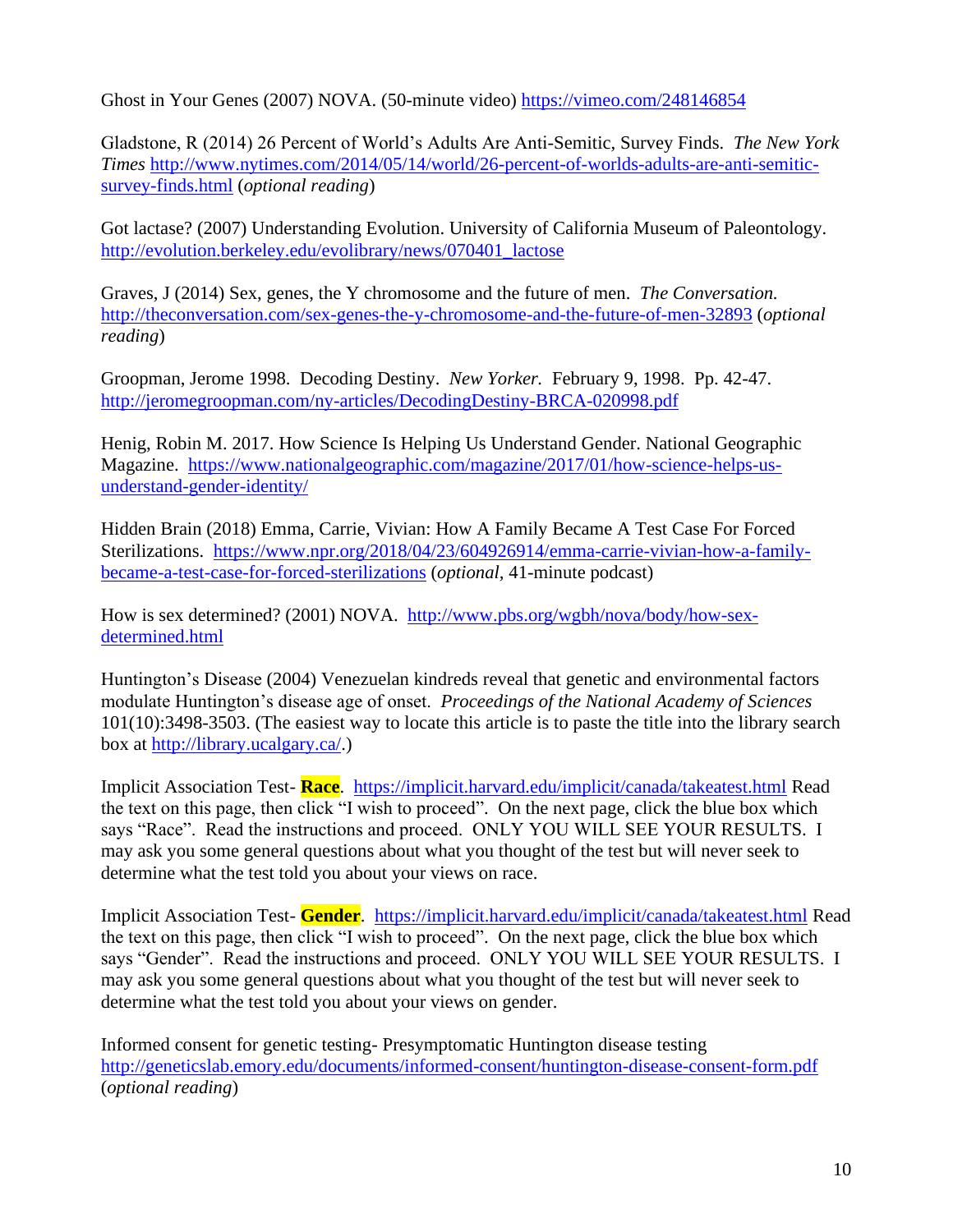Jablonski, NG (2010) The Naked Truth. *Scientific American*. p. 42-29. [http://adamoliverbrown.com/wp-content/uploads/2015/02/2010\\_EvolutionOfHairlessness.pdf](http://adamoliverbrown.com/wp-content/uploads/2015/02/2010_EvolutionOfHairlessness.pdf)

Jacobs, A & M Richtel (2019) In a Poor Kenyan Community, Cheap Antibiotics Fuel Deadly Drug-Resistant Infections. The New York Times. [https://www.nytimes.com/2019/04/07/health/antibiotic](https://www.nytimes.com/2019/04/07/health/antibiotic-resistance-kenya-drugs.html)[resistance-kenya-drugs.html](https://www.nytimes.com/2019/04/07/health/antibiotic-resistance-kenya-drugs.html)

Jones, Steve. 1993. Caliban's Revenge. In *The Language of Genes.* Anchor Books, NY. Pp. 182- 196. (pdf posted on D2L)

Kristof, Nicholas D 2009. Learning How to Think, *New York Times*, 26 March. http://www.nytimes.com/2009/03/26/opinion/26Kristof.html? $r=0$ 

Kormondy & Brown, 1998. Fundamentals of Human Ecology. Prentice-Hall. New Jersey. (course packet available at Bound and Copied)

Lewis, Ricki. 2015. Beyond Mendel's Laws & Multifactorial Traits. In *Human Genetics*. McGraw-Hill. (pdfs posted on D2L)

Lewontin, Richard. 1982. Mental Traits. In. *Human Diversity*. WH Freeman, New York. Chapter 7. (pdf posted on D2L)

Lipstadt, D (2014) Why Jews are Worried. *The New York Times* [http://www.nytimes.com/2014/08/21/opinion/deborah-e-lipstadt-on-the-rising-anti-semitism-in](http://www.nytimes.com/2014/08/21/opinion/deborah-e-lipstadt-on-the-rising-anti-semitism-in-europe.html?action=click&contentCollection=Opinion&module=RelatedCoverage®ion=Marginalia&pgtype=article)[europe.html?action=click&contentCollection=Opinion&module=RelatedCoverage&region=Margin](http://www.nytimes.com/2014/08/21/opinion/deborah-e-lipstadt-on-the-rising-anti-semitism-in-europe.html?action=click&contentCollection=Opinion&module=RelatedCoverage®ion=Marginalia&pgtype=article) [alia&pgtype=article](http://www.nytimes.com/2014/08/21/opinion/deborah-e-lipstadt-on-the-rising-anti-semitism-in-europe.html?action=click&contentCollection=Opinion&module=RelatedCoverage®ion=Marginalia&pgtype=article) (*optional reading*)

Loomis, WF. 1970. Rickets. *Scientific American* Vol. 223. June. Pp. 77-91. [https://www-jstor](https://www-jstor-org.ezproxy.lib.ucalgary.ca/stable/24927683)[org.ezproxy.lib.ucalgary.ca/stable/24927683](https://www-jstor-org.ezproxy.lib.ucalgary.ca/stable/24927683)

Marks, Jonathan 1994. Black, White, Other. *Natural History*. Pp. 32-35. [http://ezproxy.lib.ucalgary.ca:2048/login?url=http://search.ebscohost.com/login.aspx?direct=true&d](http://ezproxy.lib.ucalgary.ca:2048/login?url=http://search.ebscohost.com/login.aspx?direct=true&db=a9h&AN=9412070267&site=ehost-live) [b=a9h&AN=9412070267&site=ehost-live](http://ezproxy.lib.ucalgary.ca:2048/login?url=http://search.ebscohost.com/login.aspx?direct=true&db=a9h&AN=9412070267&site=ehost-live)

Mendelian Inheritance and Its Exceptions (2008)

[https://www.glowm.com/section\\_view/heading/Mendelian%20Inheritance%20and%20Its%20Exce](https://www.glowm.com/section_view/heading/Mendelian%20Inheritance%20and%20Its%20Exceptions/item/342) [ptions/item/342](https://www.glowm.com/section_view/heading/Mendelian%20Inheritance%20and%20Its%20Exceptions/item/342) As I expect you to already understand types of Mendelian inheritance, focus here on the section "exceptions to Mendelian inheritance".

Milgram, S (1973) The Perils of Obedience. Harper's Magazine 247:62-78 (The easiest way to locate this article is to paste the title into the library search box at [http://library.ucalgary.ca/.](http://library.ucalgary.ca/) Alternatively, the direct link is [http://ezproxy.lib.ucalgary.ca/login?url=http://search.proquest.com/docview/1301539341?accountid](http://ezproxy.lib.ucalgary.ca/login?url=http://search.proquest.com/docview/1301539341?accountid=9838) [=9838](http://ezproxy.lib.ucalgary.ca/login?url=http://search.proquest.com/docview/1301539341?accountid=9838) (*optional reading*)

Minto et al. 2003. The effect of clitoral surgery on sexual outcome. The Lancet. 361:1252- 1257. DOI: 10.1016/S0140-6736(03)12980-7 (78 (The easiest way to locate this article is to paste the title into the library search box at [http://library.ucalgary.ca/\)](http://library.ucalgary.ca/) (*optional reading*)

NPR 2011. New Genetic Test Screens Would-Be Parents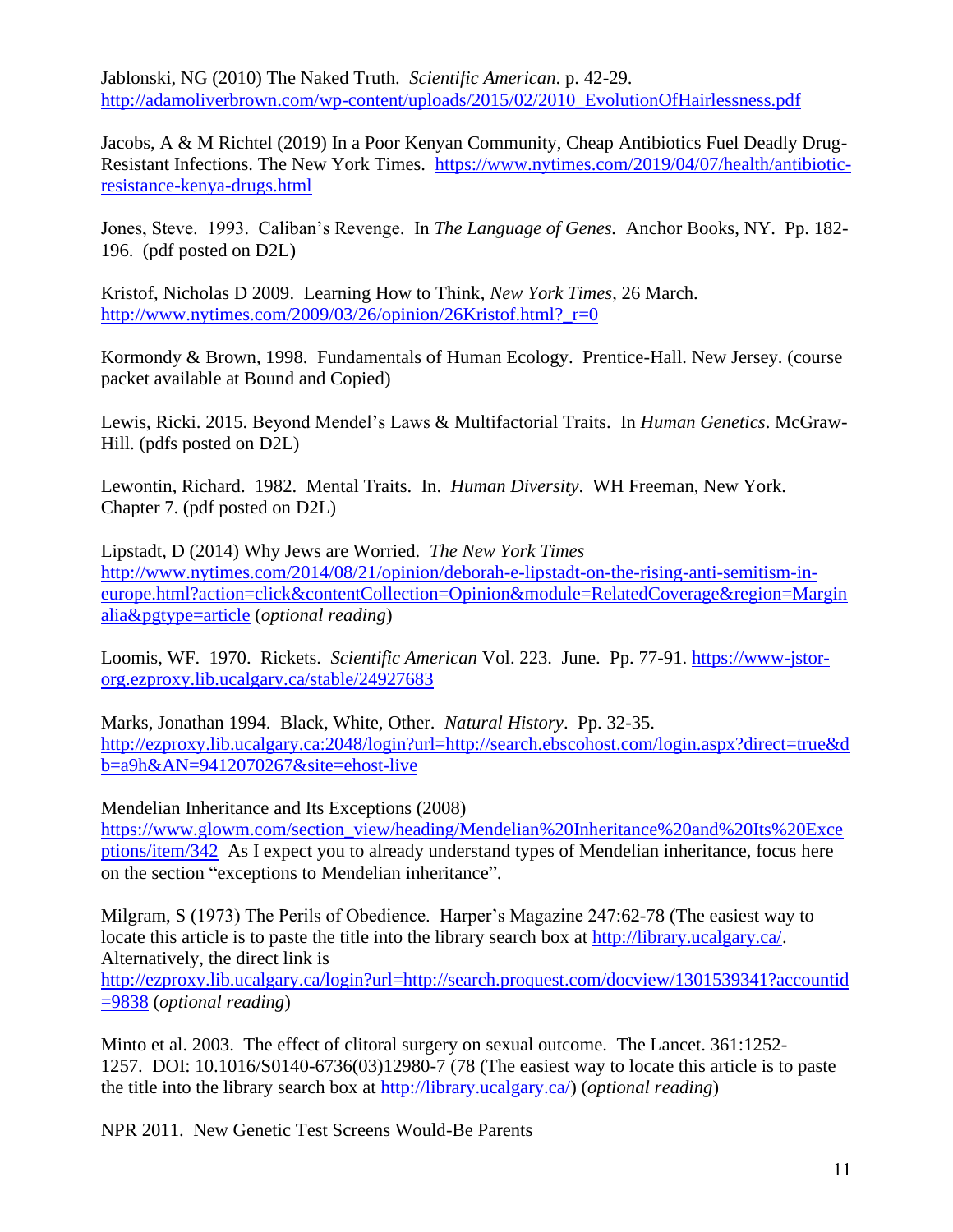<http://www.npr.org/2011/01/13/132908098/new-gene-test-screens-nearly-500-childhood-diseases>

NPR 2011. The Ethics Of Genetic Tests For Would-Be Parents. <http://www.npr.org/2011/01/13/132908943/The-Ethics-Of-Genetic-Screening-For-Parents?ps=rs>

NPR 2011. What If Your Child Says, 'I'm In The Wrong Body'? <http://www.npr.org/2011/12/26/144156917/transgender-kids>

Orent, W (2014) How plagues really work. *Aeon* [http://aeon.co/magazine/health/the-next](http://aeon.co/magazine/health/the-next-pandemic-will-not-erupt-from-the-rainforest/)[pandemic-will-not-erupt-from-the-rainforest/](http://aeon.co/magazine/health/the-next-pandemic-will-not-erupt-from-the-rainforest/)

Padawer, R (2012) What's So Bad About a Boy Who Wants to Wear a Dress? *The New York Times* [http://www.nytimes.com/2012/08/12/magazine/whats-so-bad-about-a-boy-who-wants-to-wear-a](http://www.nytimes.com/2012/08/12/magazine/whats-so-bad-about-a-boy-who-wants-to-wear-a-dress.html?pagewanted=all&_r=0)[dress.html?pagewanted=all&\\_r=0](http://www.nytimes.com/2012/08/12/magazine/whats-so-bad-about-a-boy-who-wants-to-wear-a-dress.html?pagewanted=all&_r=0) (*optional reading*)

Race: The Power of Illusion. Episode 1: The Difference Between Us. (57-minute video) To access the video:

- 1. Open the U. Calgary [library webpage](http://library.ucalgary.ca/)
- 2. Scroll down to the green bar and select [Databases](https://library.ucalgary.ca/az.php?a=f)
- 3. In Databases select [F,](https://library.ucalgary.ca/az.php?a=f)
- 4. Select [Films on Demand](http://fod.infobase.com.ezproxy.lib.ucalgary.ca/p_Home.aspx)
- 5. In the search box type *[Race: The Power of an Illusion](http://fod.infobase.com.ezproxy.lib.ucalgary.ca/p_Search.aspx?bc=0&rd=a&q=Race%3A%20the%20power%20of%20an%20illusio)*,
- 6. Scroll down to and watch **The Difference Between Us**

A transcript of this video can be found here: [http://www.pbs.org/race/000\\_About/002\\_04-about-01-](http://www.pbs.org/race/000_About/002_04-about-01-01.htm) [01.htm](http://www.pbs.org/race/000_About/002_04-about-01-01.htm)

Radiolab (2012) Inheritance (65-minute podcast). [http://www.radiolab.org/story/251876](http://www.radiolab.org/story/251876-inheritance/) [inheritance/](http://www.radiolab.org/story/251876-inheritance/)

Rosenberg et al. (2002) Genetic structure of human populations. Science 298:2381-2385. DOI: 10.1126/science.1078311 [http://www](http://www-leland.stanford.edu/~huatang/gene244/readings/Science%202002%20Rosenberg.pdf)[leland.stanford.edu/~huatang/gene244/readings/Science%202002%20Rosenberg.pdf](http://www-leland.stanford.edu/~huatang/gene244/readings/Science%202002%20Rosenberg.pdf) (*optional reading*)

Rutherford, Adam. 2016. A Brief History of Everyone Who Ever Lived. Weidenfeld & Nicholson, London, UK. Chapter 4: The End of Race, Pp. 209-267. A pdf of this chapter is available on D2L. (*optional reading*)

Sapolsky, Robert M. 1997. The Trouble with Testosterone. In: *The Trouble With Testosterone and Other Essays on the Biology of the Human Predicament.* Simon & Schuster, NY. Pp. 147-159. (pdf posted on D2L)

Scheiber & Abrams (2018) Can Training Eliminate Biases? Starbucks Will Test the Thesis. The New York Times. [https://www.nytimes.com/2018/04/18/business/starbucks-racial-bias](https://www.nytimes.com/2018/04/18/business/starbucks-racial-bias-training.html)[training.html](https://www.nytimes.com/2018/04/18/business/starbucks-racial-bias-training.html)

Singer (2018) Employees Jump at Genetic Testing. Is That a Good Thing? The New York Times. <https://www.nytimes.com/2018/04/15/technology/genetic-testing-employee-benefit.html>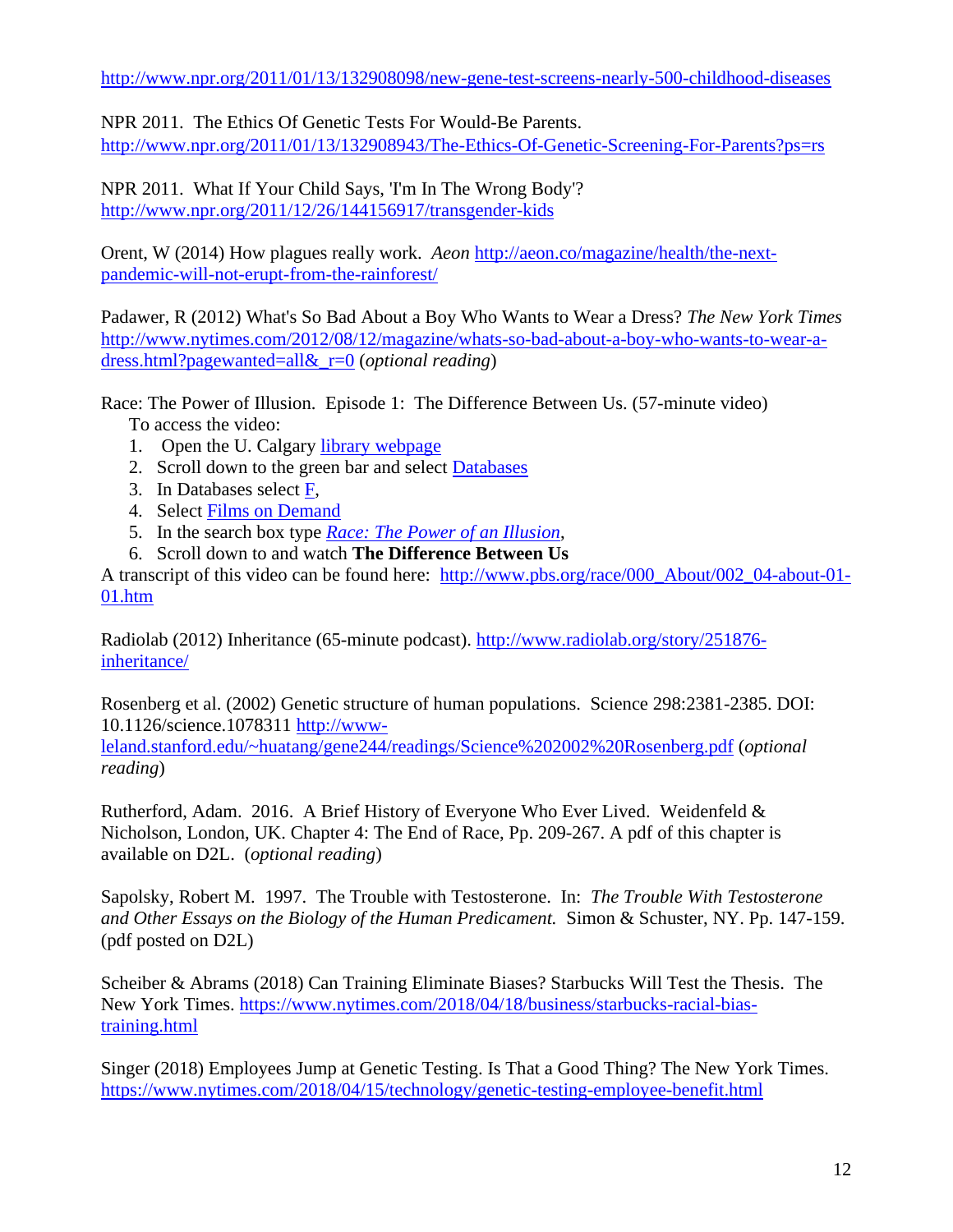Special Pathogens Branch. 2010. Ebola hemorrhagic fever information packet. Centers for Disease Control and Prevention. Atlanta, GA. http://www.cdc.gov/ncidod/dvrd/spb/mnpages/dispages/Fact\_Sheets/Ebola\_Fact\_Booklet.pdf <http://www.cdc.gov/vhf/ebola/outbreaks/guinea/index.html>

SSRC (2005) Is race real?<http://raceandgenomics.ssrc.org/> (*optional reading*)

Statistics Canada. 2019. Police-reported hate crime, by type of motivation, Canada (selected police services).<https://www150.statcan.gc.ca/t1/tbl1/en/tv.action?pid=3510006601>

Stress: Portrait of a Killer. 2008. (56-minute podcast) [https://topdocumentaryfilms.com/stress](https://topdocumentaryfilms.com/stress-portrait-of-a-killer/)[portrait-of-a-killer/](https://topdocumentaryfilms.com/stress-portrait-of-a-killer/)

Stunting (2016). WHO. Read the text *and watch* the 5-minute video "Chapter 1. Stunted growth: what is it?" [http://www.who.int/nutrition/healthygrowthproj\\_stunted\\_videos/en/](http://www.who.int/nutrition/healthygrowthproj_stunted_videos/en/)

Talenti and Goldstein. 2006. Genomics meets HIV-1. *Nature Reviews Microbiology*. 4:865-873. (The easiest way to locate this article is to paste *Nature Reviews Microbiology* into the library search box at [http://library.ucalgary.ca/.](http://library.ucalgary.ca/)) (*optional reading*)

This American Life (Podcast) 2002. "Words" (58-minute podcast) <https://www.thisamericanlife.org/204/81-words> . If you'd prefer to read the transcript, it is available at the URL for the podcast.

Understanding Science (2016) University of California Museum of Paleontology. *Begin with this page:* [http://undsci.berkeley.edu/article/0\\_0\\_0/%3C?%20echo%20\\$baseURL;%20?%3E/intro\\_01](http://undsci.berkeley.edu/article/0_0_0/%3C?%20echo%20$baseURL;%20?%3E/intro_01) *and proceed through all of the following pages:* Understanding Science: Discovery: The spark for science; A science checklist; Science aims to explain and understand; Science works with testable ideas; Science relies on evidence; Science is embedded in the scientific community; Scientific ideas lead to ongoing research; Participants in science behave scientifically; Beyond physics, chemistry, and biology; Science in disguise; Science has limits: A few things that science does not do; Science in sum.)

UNICEF-WHO Child Malnutrition [http://apps.who.int/gho/data/node.wrapper.nutrition-](http://apps.who.int/gho/data/node.wrapper.nutrition-2016&showonly=nutrition)[2016&showonly=nutrition](http://apps.who.int/gho/data/node.wrapper.nutrition-2016&showonly=nutrition) Joint child malnutrition estimates 2016 (UNICEF-WHO-WB) Here, familiarize yourself with rates and patterns of stunting and wasting. Before looking at this site, complete the "Stunting" and "Wasting" assigned readings & video.

U. Utah (2013). Learn Genetics. Making SNPs Make Sense (view all sections in both What is a SNP? and What is a Haplotype?). http://learn.genetics.utah.edu/content/precision/snips/ Wasting. [https://www.unicef.org/progressforchildren/2007n6/index\\_41505.htm](https://www.unicef.org/progressforchildren/2007n6/index_41505.htm) Here, you need only concern yourself with the definition of wasting. It's found in the second paragraph and is only 3 sentences.

Weintraub (2016) Is everybody a racist? Aeon. [https://aeon.co/essays/unconscious-racism-is](https://aeon.co/essays/unconscious-racism-is-pervasive-starts-early-and-can-be-deadly)[pervasive-starts-early-and-can-be-deadly](https://aeon.co/essays/unconscious-racism-is-pervasive-starts-early-and-can-be-deadly)

Whitman (2016) Why the Nazis studied American race laws for inspiration. Aeon. <https://aeon.co/ideas/why-the-nazis-studied-american-race-laws-for-inspiration>